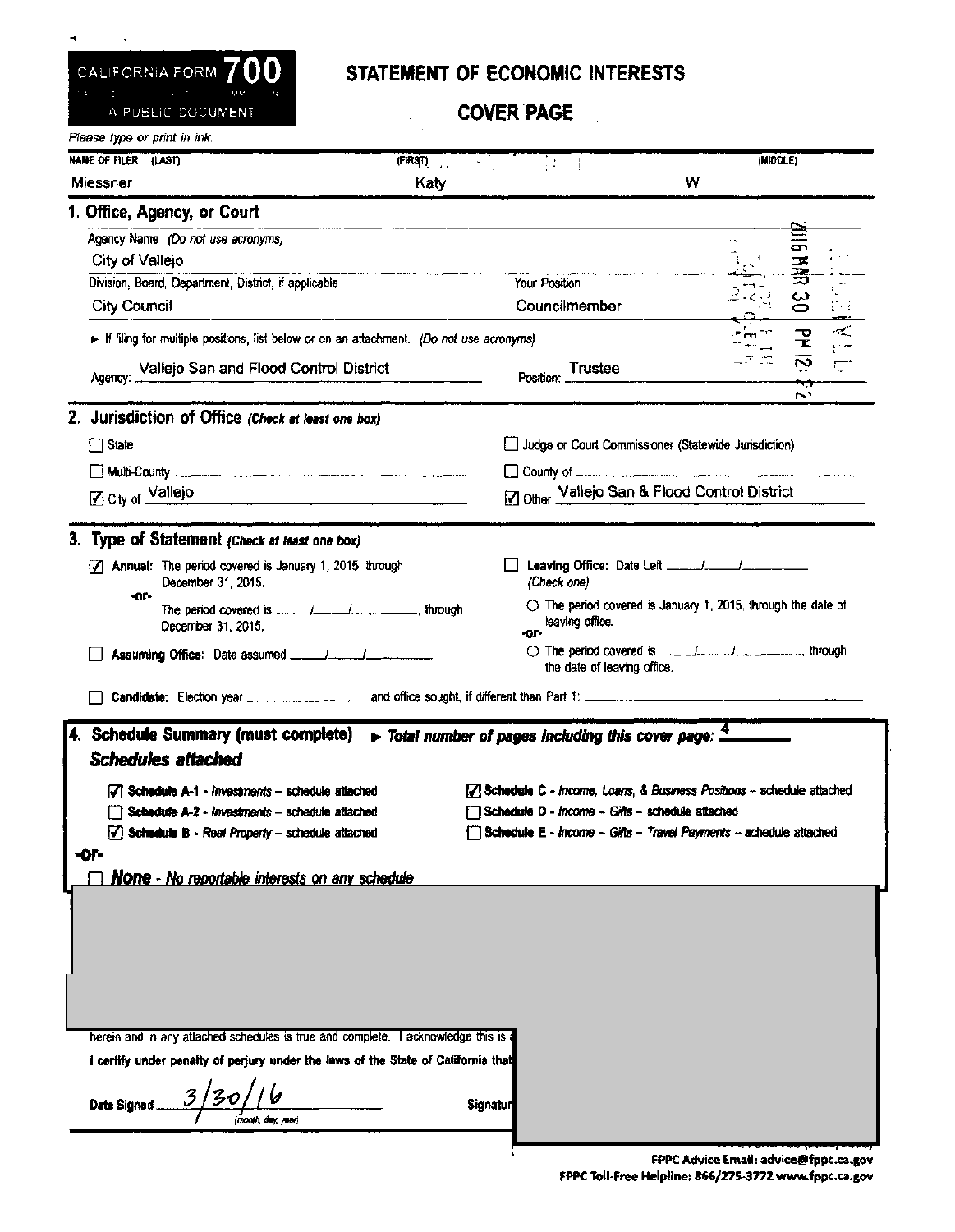Miessner, Katy W. Form 700 - Annual Report 2016-04-01

*Cover Page* - *Attachment If filing for multiple positions, list below or on an attachment. (Do not use acronyms)* 

Agency: Vallejo Housing Authority Position: Board Member

Agency: Vallejo Successor Agency to the Former Vallejo Redevelopment Agency Position: Board Member

Agency: Vallejo Financing Authority Position: Board Member

Agency: Marine World Joint Powers Authority Position: Board Member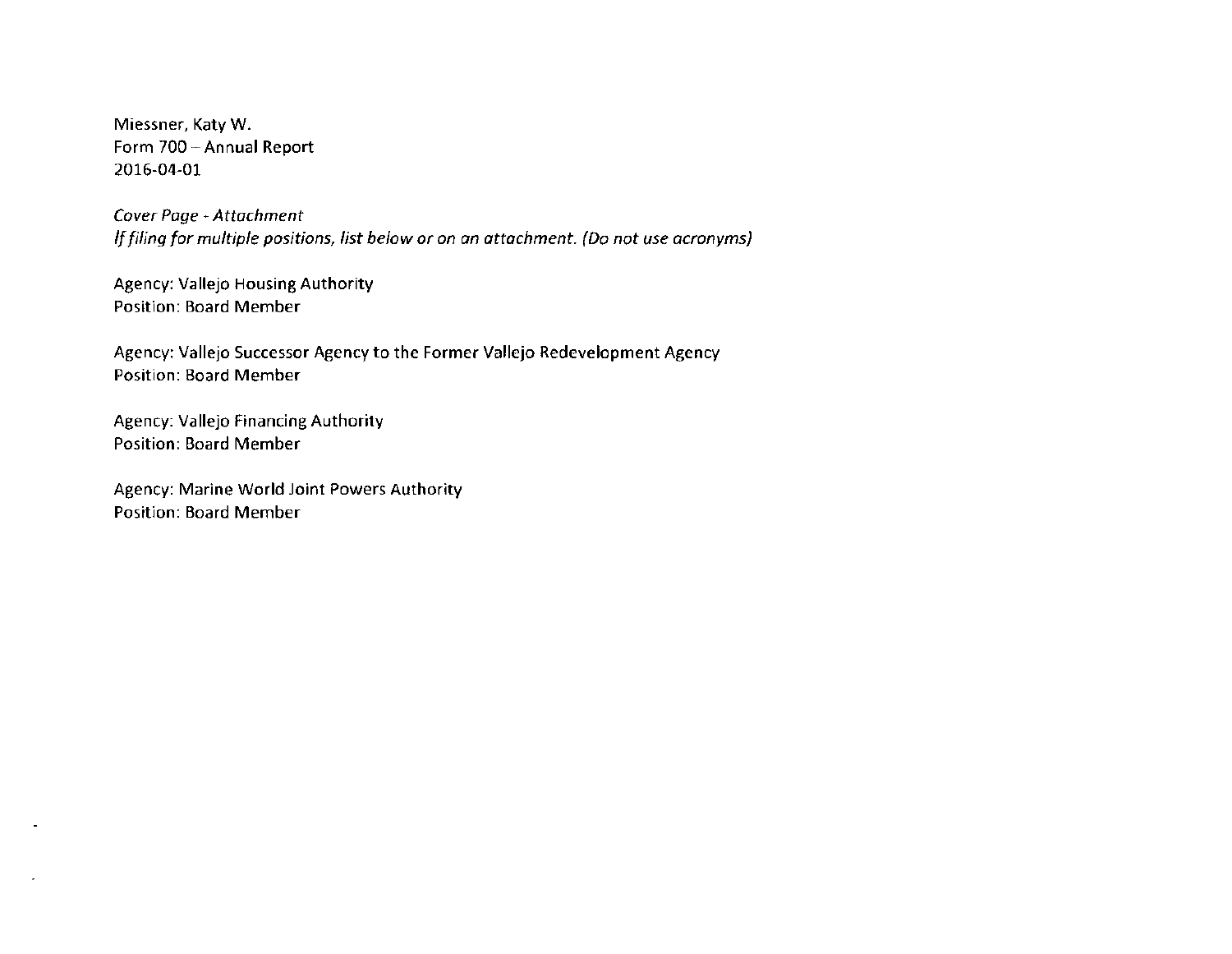## **SCHEDULE A-1 Investments**

**CALIFORNIA FORM** FAIR POLITICAL PRACTICES CONTINSION

**K** Miessner

**Name** 

Stocks, Bonds, and Other Interests

(Ownership Interest is Less Than 10%)

Do not attach brokerage or financial statements.

| NAME OF BUSINESS ENTITY                                                                                                                                                                              | NAME OF BUSINESS ENTITY                                                                                                                                                           |  |  |  |
|------------------------------------------------------------------------------------------------------------------------------------------------------------------------------------------------------|-----------------------------------------------------------------------------------------------------------------------------------------------------------------------------------|--|--|--|
| Franklin Templeton                                                                                                                                                                                   | <b>Calvert Investments</b>                                                                                                                                                        |  |  |  |
| GENERAL DESCRIPTION OF THIS BUSINESS                                                                                                                                                                 | GENERAL DESCRIPTION OF THIS BUSINESS                                                                                                                                              |  |  |  |
| <b>Brokerage</b>                                                                                                                                                                                     |                                                                                                                                                                                   |  |  |  |
| FAIR MARKET VALUE                                                                                                                                                                                    | FAIR MARKET VALUE                                                                                                                                                                 |  |  |  |
| $\sqrt{2,000 - 10,000}$<br>    \$10,001 - \$100,000                                                                                                                                                  | $\sqrt{52,000}$ - \$10,000<br>    \$10,001 - \$100,000                                                                                                                            |  |  |  |
| → \$100,001 - \$1,000,000 → Dover \$1,000,000                                                                                                                                                        | 5100,001 - \$1,000,000<br>Over \$1,000,000                                                                                                                                        |  |  |  |
| (Dascribe)<br>Partnership () Income Received of \$0 - \$499<br>O Income Received of \$500 or More (Report on Schedule C)                                                                             | NATURE OF INVESTMENT IRA<br>$\Box$ Other<br>∏ Stock<br>(Describe)<br>  Partnership (O Income Received of \$0 - \$499<br>C Income Received of \$500 or More (Report on Schedule C) |  |  |  |
| IF APPLICABLE, LIST DATE:                                                                                                                                                                            | IF APPLICABLE, LIST DATE:                                                                                                                                                         |  |  |  |
| <b>ACQUIRED</b>                                                                                                                                                                                      | <u>/ 15 / 15 / 15</u><br><b>ACQUIRED</b>                                                                                                                                          |  |  |  |
| NAME OF BUSINESS ENTITY                                                                                                                                                                              | > NAME OF BUSINESS ENTITY                                                                                                                                                         |  |  |  |
| Morgan Stanley                                                                                                                                                                                       | Morgan Stanley                                                                                                                                                                    |  |  |  |
| GENERAL DESCRIPTION OF THIS BUSINESS                                                                                                                                                                 | GENERAL DESCRIPTION OF THIS BUSINESS                                                                                                                                              |  |  |  |
| Brokerage                                                                                                                                                                                            | Brokerage                                                                                                                                                                         |  |  |  |
| FAIR MARKET VALUE                                                                                                                                                                                    | FAIR MARKET VALUE                                                                                                                                                                 |  |  |  |
| $2$ \$10,001 - \$100,000<br>\$2,000 - \$10,000                                                                                                                                                       | $\frac{1}{2}$ \$2,000 - \$10,000<br>$7$ \$10,001 - \$100,000                                                                                                                      |  |  |  |
| \$100,001 - \$1,000,000 [ ] Over \$1,000,000                                                                                                                                                         | \$100,001 - \$1,000,000<br>Over \$1,000,000                                                                                                                                       |  |  |  |
| NATURE OF INVESTMENT IRA<br>$\sqrt{2}$ Other $\frac{11575}{2}$<br>Stock<br>(Doscribe)<br>Partnership (C) Income Received of \$0 - \$499<br>◯ Income Received of \$500 or Mare (Report on Schedule C) | NATURE OF INVESTMENT Portfolio Mgmt<br>(Describe)<br>[   Partnership   ⊝ Income Received of \$0 - \$499<br>() Income Received of \$500 or More (Report on Schedule C)             |  |  |  |
| IF APPLICABLE, LIST DATE:                                                                                                                                                                            | IF APPLICABLE, LIST DATE:                                                                                                                                                         |  |  |  |
| 11 $/$ 02 $/$ 15<br>$\frac{1}{2}$ $\frac{1}{2}$                                                                                                                                                      | $\frac{11}{10}$ , 02 $\frac{15}{15}$ $\frac{1}{10}$ 15                                                                                                                            |  |  |  |
| <b>ACQUIRED</b><br><b>DISPOSED</b>                                                                                                                                                                   | <b>ACQUIRED</b><br>DISPOSED                                                                                                                                                       |  |  |  |
| NAME OF BUSINESS ENTITY                                                                                                                                                                              | > NAME OF BUSINESS ENTITY                                                                                                                                                         |  |  |  |
|                                                                                                                                                                                                      |                                                                                                                                                                                   |  |  |  |
| GENERAL DESCRIPTION OF THIS BUSINESS                                                                                                                                                                 | GENERAL DESCRIPTION OF THIS BUSINESS.                                                                                                                                             |  |  |  |
| FAIR MARKET VALUE                                                                                                                                                                                    | FAIR MARKET VALUE                                                                                                                                                                 |  |  |  |
| $\sqrt{2,000}$ - \$10,000<br>\$10,001 - \$100,000                                                                                                                                                    | $\Box$ \$2,000 - \$10,000<br>\$10,001 - \$100,000                                                                                                                                 |  |  |  |
| \$100,001 - \$1,000,000<br>Over \$1,000,000                                                                                                                                                          | $\Box$ \$100,001 - \$1,000,000<br>Over \$1,000,000                                                                                                                                |  |  |  |
| NATURE OF INVESTMENT<br>Stock<br>Other.                                                                                                                                                              | NATURE OF INVESTMENT<br>Stock<br>Other<br>ΙI                                                                                                                                      |  |  |  |
| (Describe)                                                                                                                                                                                           | (Describe)                                                                                                                                                                        |  |  |  |
| Partnership $\bigcirc$ thronne Received of \$0 - \$499<br>() income Received of \$500 or More (Report on Schedule C)                                                                                 | Partnership () Income Received of \$0 - \$499<br>() Income Received of \$500 or More (Report on Schedule C)                                                                       |  |  |  |
| IF APPLICABLE, LIST DATE:                                                                                                                                                                            | IF APPLICABLE, LIST DATE.                                                                                                                                                         |  |  |  |
| 15.                                                                                                                                                                                                  | 15                                                                                                                                                                                |  |  |  |
| <b>OISPOSED</b><br><b>ACQUIRED</b>                                                                                                                                                                   | DISPOSED<br><b>ACQUIRED</b>                                                                                                                                                       |  |  |  |
|                                                                                                                                                                                                      |                                                                                                                                                                                   |  |  |  |

Comments: \_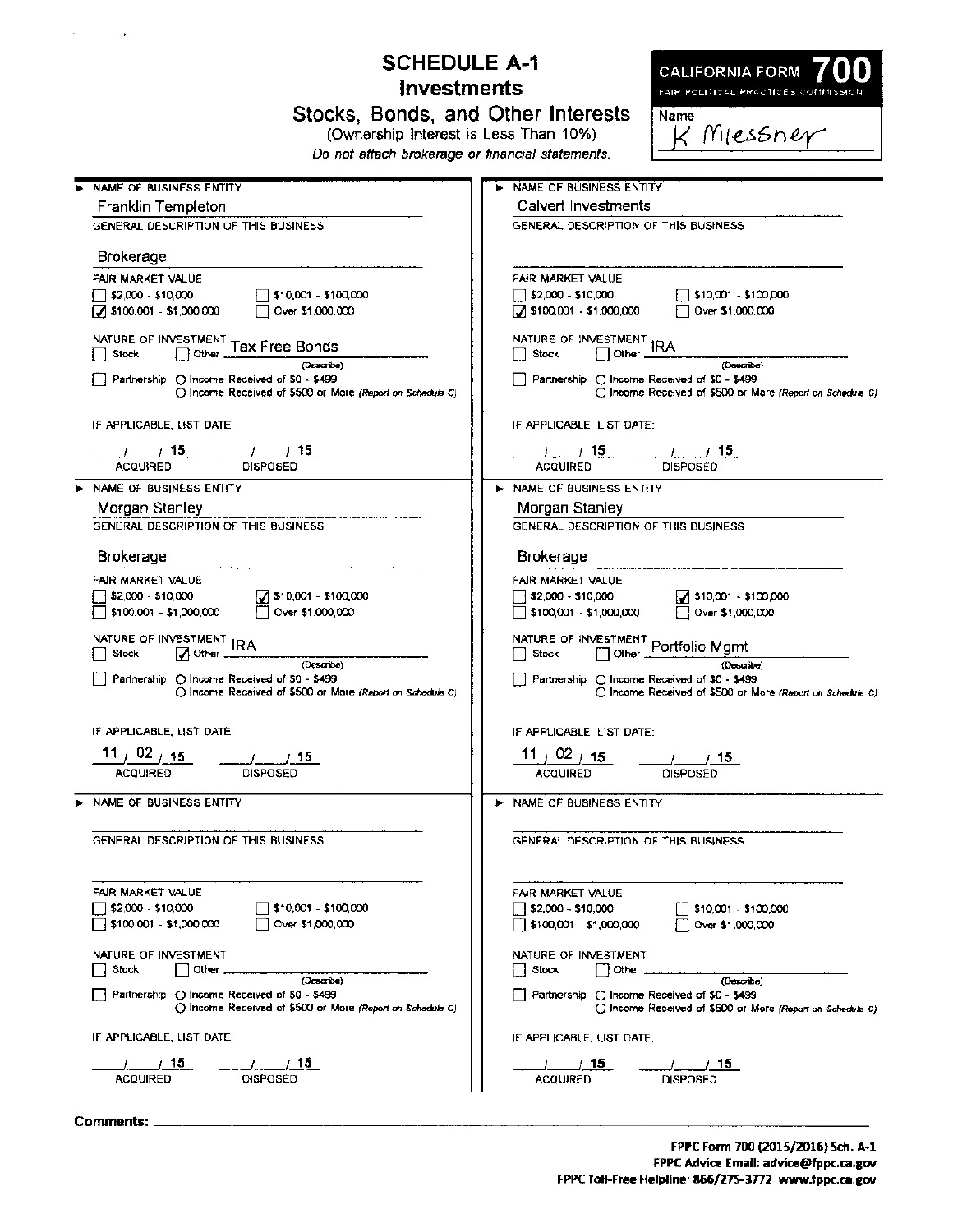| <b>SCHEDULE B</b><br>Interests in Real Property<br>(Including Rental Income)                                                                                                                                                                                                                                                                                                                                                                                                                                                                                                                                                                                                                      | CALIFORNIA FORM<br>$\mathbf{r}(\Delta, \mathbf{w}) = \mathbf{r}^T \mathbf{w}^T \mathbf{y} + \mathbf{r}^T \mathbf{w}^T \mathbf{y} + \mathbf{r}^T \mathbf{y}$<br>Name<br>K Miessn $\epsilon_{\mathrm{V}}$                                                                                                                                                                                                                                                                                                                                                                                                                                                                         |
|---------------------------------------------------------------------------------------------------------------------------------------------------------------------------------------------------------------------------------------------------------------------------------------------------------------------------------------------------------------------------------------------------------------------------------------------------------------------------------------------------------------------------------------------------------------------------------------------------------------------------------------------------------------------------------------------------|---------------------------------------------------------------------------------------------------------------------------------------------------------------------------------------------------------------------------------------------------------------------------------------------------------------------------------------------------------------------------------------------------------------------------------------------------------------------------------------------------------------------------------------------------------------------------------------------------------------------------------------------------------------------------------|
| ASSESSOR'S PARCEL NUMBER OR STREET ADDRESS<br>135 Scenic Way<br>CITY.                                                                                                                                                                                                                                                                                                                                                                                                                                                                                                                                                                                                                             | ASSESSOR'S PARCEL NUMBER OR STREET ADDRESS                                                                                                                                                                                                                                                                                                                                                                                                                                                                                                                                                                                                                                      |
| Vallejo, CA<br>FAIR MARKET VALUE<br>IF APPLICABLE, LIST DATE:<br>32,000 - \$10,000<br>$(1)$ $(15)$<br>$\frac{1}{1}$ $\frac{15}{15}$<br>310,001 - \$100,000<br><b>ACQUIRED</b><br><b>DISPOSED</b><br>7 \$100,001 - \$1,000,000<br>Over \$1,000,000<br>NATURE OF INTEREST<br>Ownership/Deed of Trust<br>Easement<br>Leasehold _<br>Yrs, remaining<br>Other<br>IF RENTAL PROPERTY, GROSS INCOME RECEIVED<br>$$0 - $499$<br>$\Box$ \$500 - \$1,000<br>$\Box$ \$1,001 - \$10,000<br>$\Box$ \$10,001 - \$100,000<br>OVER \$100,000<br>SOURCES OF RENTAL INCOME: If you own a 10% or greater<br>interest, list the name of each tenant that is a single source of<br>income of \$10,000 or more.<br>None | CITY<br><b>FAIR MARKET VALUE</b><br>IF APPLICABLE, LIST DATE:<br>\$2,000 - \$10,000<br>1.715<br>775<br>1 \$10,001 - \$100,000<br><b>ACQUIRED</b><br>DISPOSED<br>1 \$100,001 - \$1,000,000<br>Dover \$1,000,000<br>NATURE OF INTEREST<br>Ownership/Deed of Trust<br><b>Easement</b><br>Leasehold<br>Yrs, remaining<br>Other<br>IF RENTAL PROPERTY, GROSS INCOME RECEIVED<br>$\Box$ \$0 - \$499<br>$\Box$ \$500 $\cdot$ \$1,000<br>$\Box$ \$1,001 - \$10,000<br>510,001 - \$100,000<br>OVER \$100,000<br>SOURCES OF RENTAL INCOME: If you own a 10% or greater<br>interest, list the name of each tenant that is a single source of<br>income of \$10,000 or more.<br><b>None</b> |
|                                                                                                                                                                                                                                                                                                                                                                                                                                                                                                                                                                                                                                                                                                   |                                                                                                                                                                                                                                                                                                                                                                                                                                                                                                                                                                                                                                                                                 |

\* You are not required to report loans from commercial lending institutions made in the lender's regular course of business on terms available to members of the public without regard to your official status. Personal loans and loans received not in a lender's regular course of business must be disclosed as follows:

| NAME OF LENDER"                                      | NAME OF LENDER*                               |  |  |  |
|------------------------------------------------------|-----------------------------------------------|--|--|--|
| ADDRESS (Business Address Acceptable)                | ADDRESS (Business Address Acceptable)         |  |  |  |
| BUSINESS ACTIVITY. IF ANY, OF LENDER                 | BUSINESS ACTIVITY, IF ANY, OF LENDER          |  |  |  |
| TERM (Months/Years)<br><b>INTEREST RATE</b>          | <b>INTEREST RATE</b><br>TERM (Months/Years)   |  |  |  |
| None<br>ш<br>-- %                                    | ! I None<br>.%                                |  |  |  |
| HIGHEST BALANCE DURING REPORTING PERIOD              | HIGHEST BALANCE DURING REPORTING PERIOD       |  |  |  |
| $\Box$ \$500 - \$1,000 $\Box$ \$1,001 - \$10,000     | $500 - 51,000$<br>$\sqrt{31,001}$ - \$10,000  |  |  |  |
| $\Box$ \$10,001 - \$100,000<br>$\Box$ OVER \$100,000 | $\Box$ OVER \$100,000<br>\$10,001 - \$100,000 |  |  |  |
| Guarantor, if applicable                             | Guarantor, if applicable                      |  |  |  |
|                                                      |                                               |  |  |  |

Comments: \_\_\_\_\_\_\_\_\_\_

 $\mathbf{z} = \mathbf{z}$  .

 $\sim 10$